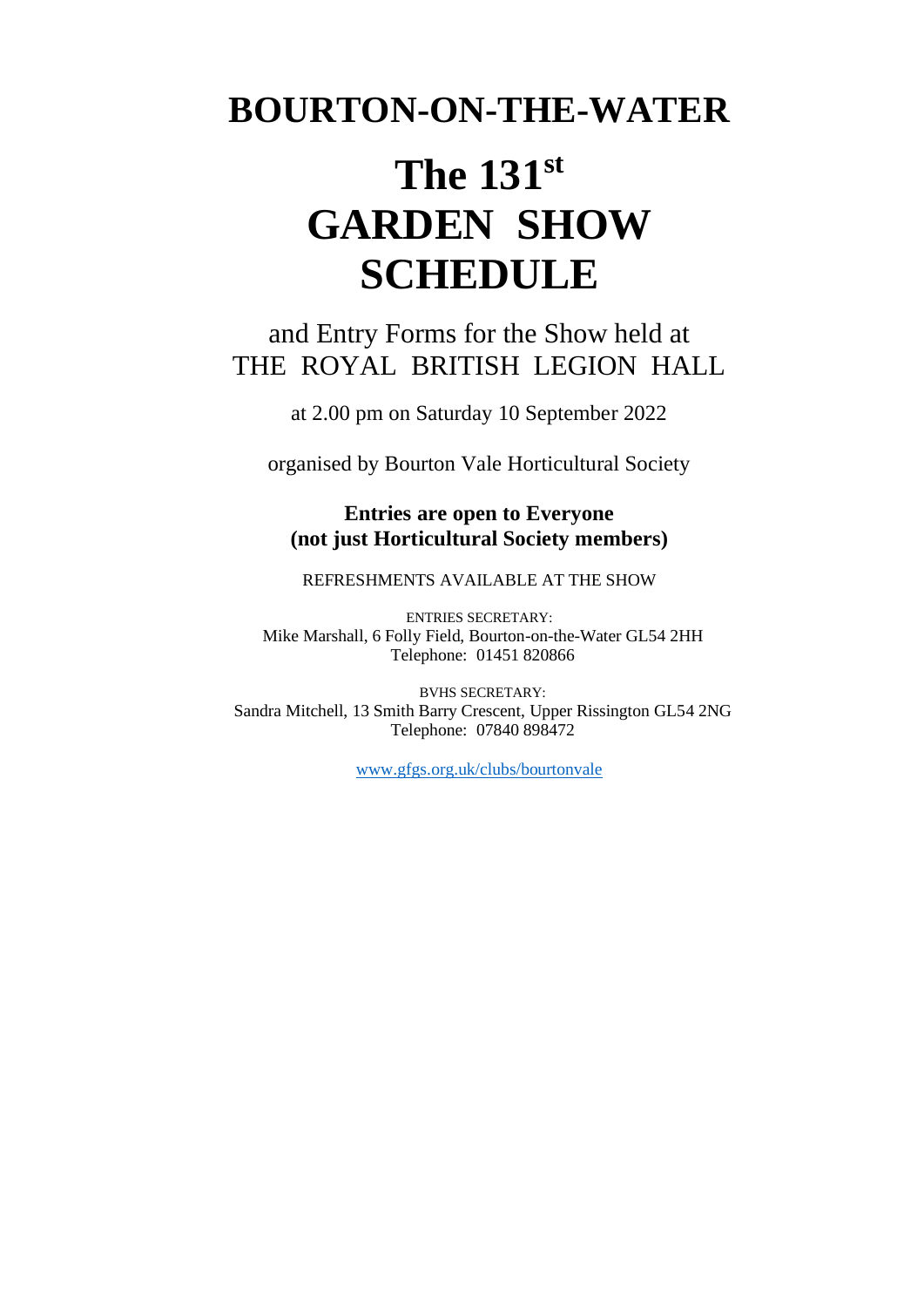# **TIPS AND GUIDELINES FOR EXHIBITING**

When exhibiting at shows there are certain ways that things have to be done, e.g. the way onions are displayed. If you need advice, contact the Entries Secretary for clarification.

However, for the gardener new to exhibiting, this quick reference guide will make sure that your exhibit is not disqualified for not following the rules and gives you an idea of what the judges are looking for.

- 1. Read the schedule carefully taking special note of dates and times for entries and setting up.
- 2. Take note of how the schedule asks you to display e.g. how much foliage on carrots.
- 3. Ensure all pots, plants, flowers are well watered before Show day.
- 4. Experiment with flower containers before Show day. They should have a flat base and be large enough to avoid crushing.
- 5. Cut flowers in the cool of the morning or in the evening the day before Show. Place upright in deep water – cut stems at an angle to help water uptake.
- 6. Approximate points awarded in judging: Condition 30%, Uniformity 30%, Size and Shape 20%, and Colour 20%.
- 7. Ensure correct number of items or specimens required are displayed as per the schedule (even if all are perfect, if you have too many or two few, your exhibit will be disqualified).
- 8. Place exhibits on plain plates large enough so that there are no overlaps.
- 9. Ensure your competitor number is on EACH exhibit.
- 10. If in doubt ask a member with a Steward's badge for help.
- 11. Look at how winners have displayed their exhibits, what made them the best and make a note for next year.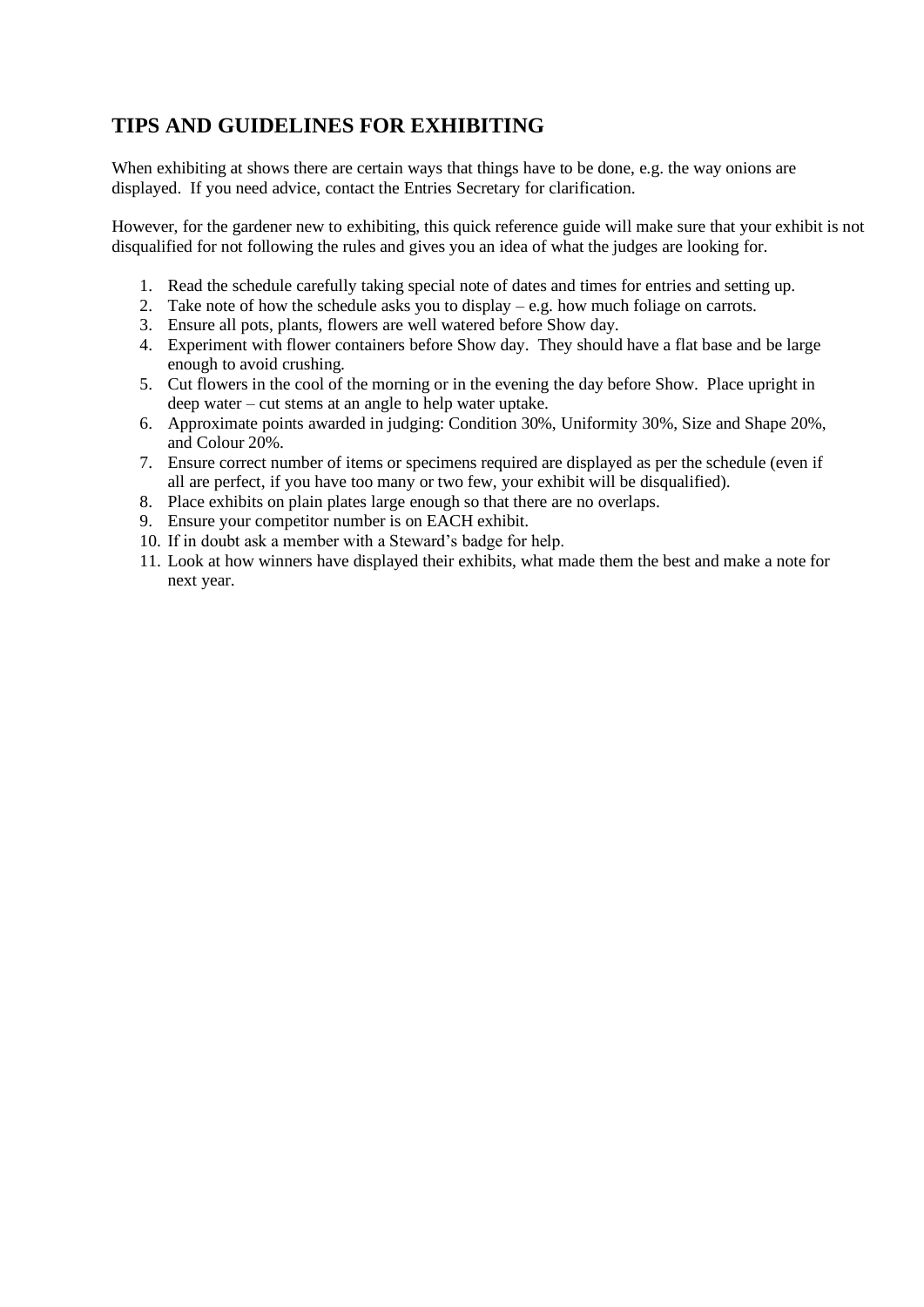#### **R U L E S**

1. The Show is open to exhibitors from ANY area. Exhibits entry fee: Adults 25p per entry; Children 10p per entry. 2. Fruit, flowers and vegetables must have been grown by the Exhibitor. Exhibitors infringing this Rule will be disqualified and forfeit any claim to any prize money that may have been awarded. This Rule will be strictly enforced. This Rule does not apply to Flower Arranging Classes 57 to 62, inclusive. 3. All entries of exhibits must be made on a form to be found in this Schedule (or in writing) and must be completed and returned **in a sealed envelope** to: **Visitor Information Centre, Victoria Street, Bourton-on-the Water GL54 2BU** or **delivered by hand** or **sent by post** to: **Entries Secretary, 6 Folly Field, Bourton-on-the-Water GL54 2HH** together with **all ENTRY FEES ON OR BEFORE Friday 2 September 2022.** 4. The Committee shall have the power to decline any entry they may think improper and decide in what

5. The Judges have the power to withhold the prizes from any exhibits through insufficient merit and the Judges' decision shall be accepted as final.

6. No exhibitor will be allowed to take more than one prize in the same Class, or two prizes (except one be a Champion Prize) with the same exhibit. A maximum of two entries per person per class will be allowed.

7. All Cut Flowers should be shown with their own foliage, and Fruit and Vegetables in dishes or baskets to be provided by the Exhibitor.

section Competitors shall complete. The decision of the Committee shall be final.

- 8. The Committee will take all possible care of the exhibits but will not be Responsible for any loss or damage that may occur.
- 9. ALL EXHIBITS MUST BE STAGED BETWEEN 8.00 am and 10.00 am ON THE DAY OF THE SHOW. AT 10.00 am ALL EXHIBITORS MUST LEAVE THE HALL. EXHIBITS MUST NOT BE REMOVED BEFORE 5.00 pm
- 10. No exhibitor will be allowed in the Hall on any pretext during the judging on day of the Show.
- 11. Prizes will be:  $1^{st} 50p$ ,  $2^{nd} 30p$  and  $3^{rd} 20p$ . All prize money must be collected from the Treasurer between 3.00 pm and 4.45 pm on the day of the Show.
- 12. Any complaints must be made to the Secretary in writing before 3.00 pm on the day of the Show.

3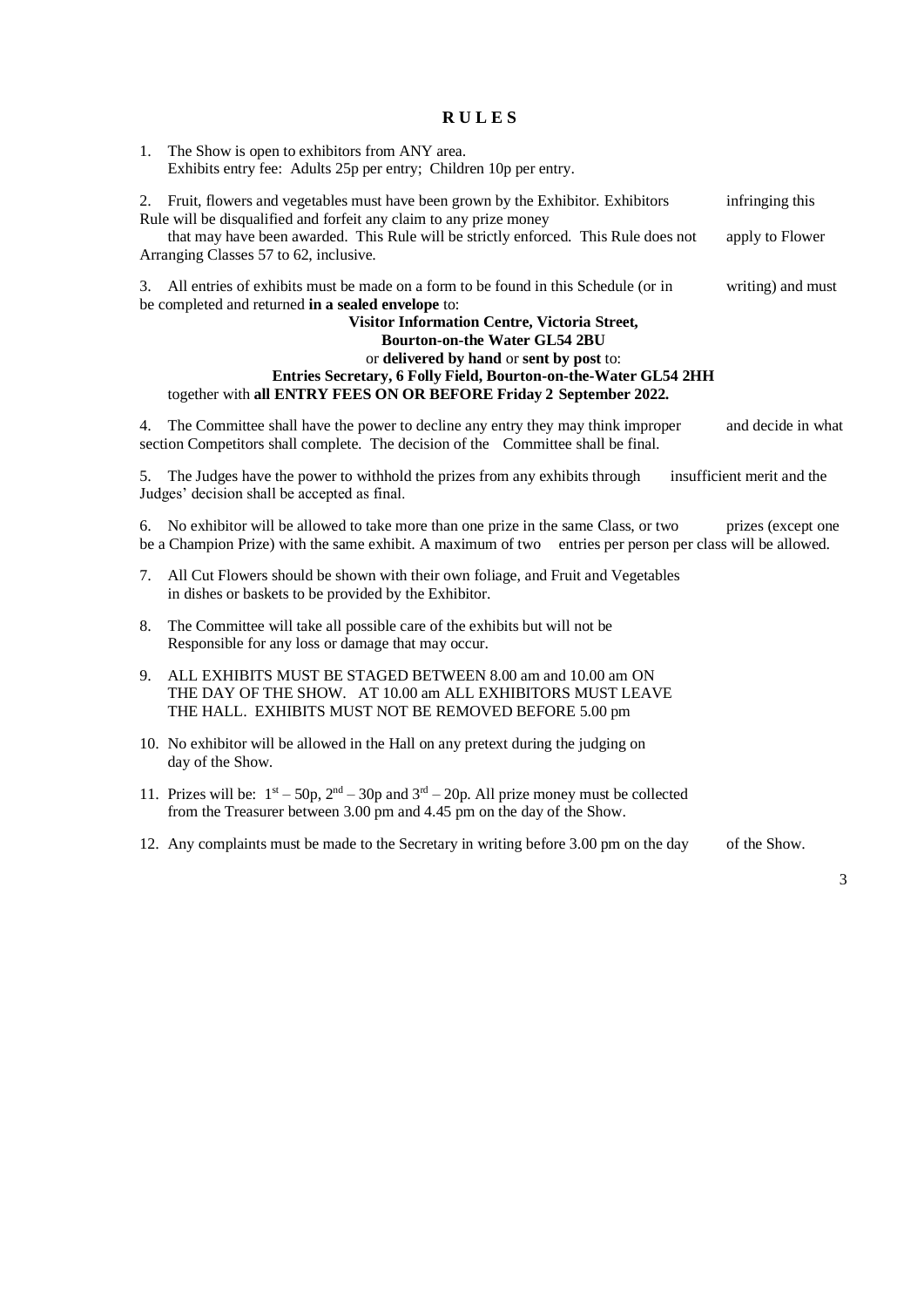#### **VEGETABLE CLASSES**

Entry Fee: Adults 25p per entry; Class 27 Children under 11 years 10p per entry A maximum of two entries per person per Class is permitted

- 1. Five Potatoes, white
- 2. Five potatoes, other than white
- 3. Four Beetroot, foliage trimmed to 75 mm (3 inches)
- 4. Three Onions, each onion to weigh **over** 225 grams (8 oz) dressed
- 5. Three Onions, each onion to weigh **under** 225 grams (8 oz)dressed
- 6. Three Onions from sets
- 7. Dish of Five Shallots, over 38 mm (1-1/2 inches) diameter
- 8. Dish of Five Shallots, under 38 mm (1-1/2 inches) diameter
- 9. Three Bulbs of Garlic
- 10. Two Cobs of Sweetcorn, **one leaf** stripped off each cob to show the kernels.
- 11. Collection of Four Salad Vegetables in a basket approx. 30 mm (1 inch) diameter
- 12. Two Heads of Cabbage
- 13. Three Parsnips, approximately 75 mm (3 inches) foliage
- 14. Three Courgettes without flowers
- 15. Five Carrots, approximately 75 mm (3 inches) foliage
- 16. One Marrow
- 17. Six Runner Beans
- 18. The Longest Runner Bean
- 19. Cherry Tomatoes on the Vine
- 20. Five Tomatoes (not Cherry Tomatoes see Class 19)
- 21. One Cucumber
- 22. Two Heads of Lettuce
- 23. Two Sweet Peppers
- 24. Six French Beans
- 25. Four Chilli Peppers
- 26. Display together one Vegetable and one Flower
- 27. A Vegetable Creature/Sculpture (Children under 11 years only)

#### **FRUIT CLASSES**

- 28. One Plate of any Soft Fruit, with stalks attached (12 of each but 6 strings of currants)
- 29. Three Eating Apples
- 30. Three Cooking Apples
- 31. Three Pears
- 32. Five Plums
- 33. Seven Damsons
- 34. Three Figs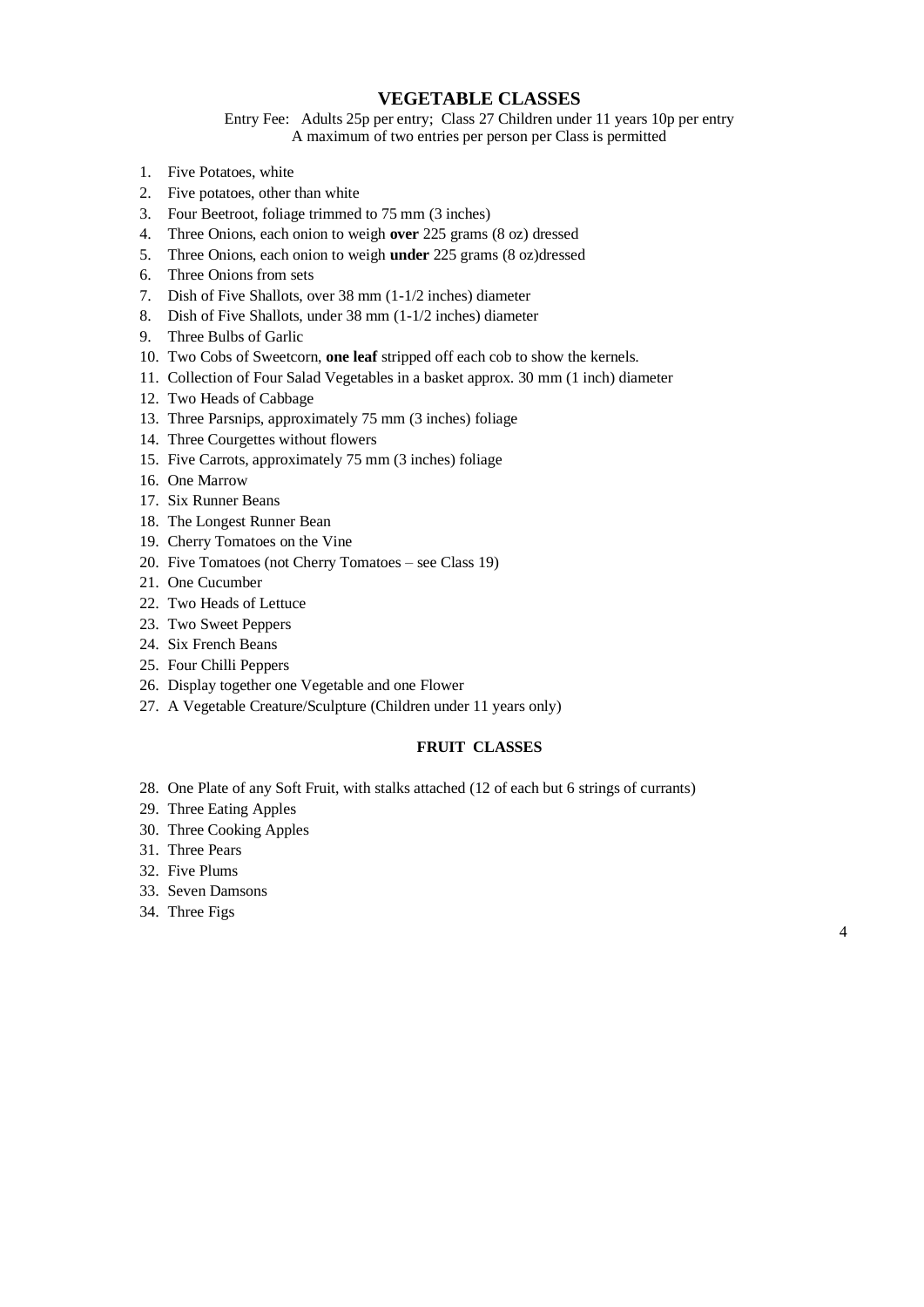# **FLOWER CLASSES**

Entry Fee: 25p per entry

A maximum of two entries per person per Class is permitted

Exhibitors are requested to name the plants if possible. This is for the benefit of visitors and not a requirement of the competition. Pot measurements are taken inside the rim.

- 35. A Vase of Mixed Grasses
- 36. Container of Mixed Dahlias (maximum 20)
- 37. Vase of Three Specimen Dahlias, one variety
- 38. Three Single or Three Sprays of Chrysanthemums
- 39. One Specimen Rose
- 40. Three Stems Clustered Roses (one or more varieties)
- 41. Container of Mixed Herbaceous Flowers
- 42. Five Asters
- 43. Vase of Three Stems of Phlox
- 44. Three Specimen Gladioli (any colour)
- 45. Collection of Mixed Annuals
- 46. One Vase of Cosmos
- 47. Three Blooms of Hydrangea
- 48. Orchids in maximum 25.5 cm (10 inch) pot
- 49. A Cactus or Succulent in a maximum 25.5 cm (10 inch) pot
- 50. A Fuchsia in a maximum 25.5 cm (10 inch) pot
- 51. Flowering Pot Plant (excluding Fuchsia see Class 50) in a maximum 25.5 cm (10 inch) pot
- 52. A Begonia in a maximum 25.5 cm (10 inch) pot
- 53. Foliage Plant in a maximum 25.5 cm (10 inch) pot
- 54. Pelargonium in a maximum 25.5 cm (10 inch) pot
- 55. A Basket maximum diameter of 25.5 cm (10 inch) of Mixed Herbs with or without flowers

## **FLOWER ARRANGING**

#### **Classes 56 to 61 inclusive, please see Rule 2**

- 56. A Fresh Foliage Arrangement
- 57. A Fresh Arrangement in a Cup and Saucer
- 58. A Fresh Arrangement of Five Stems or One Flower variety with foliage
- 59. Petite Fresh Flower exhibit, maximum 22.9 cm (9") overall
- 60. An Arrangement of Cottage Garden Flowers
- 61. A Table Decoration with Candle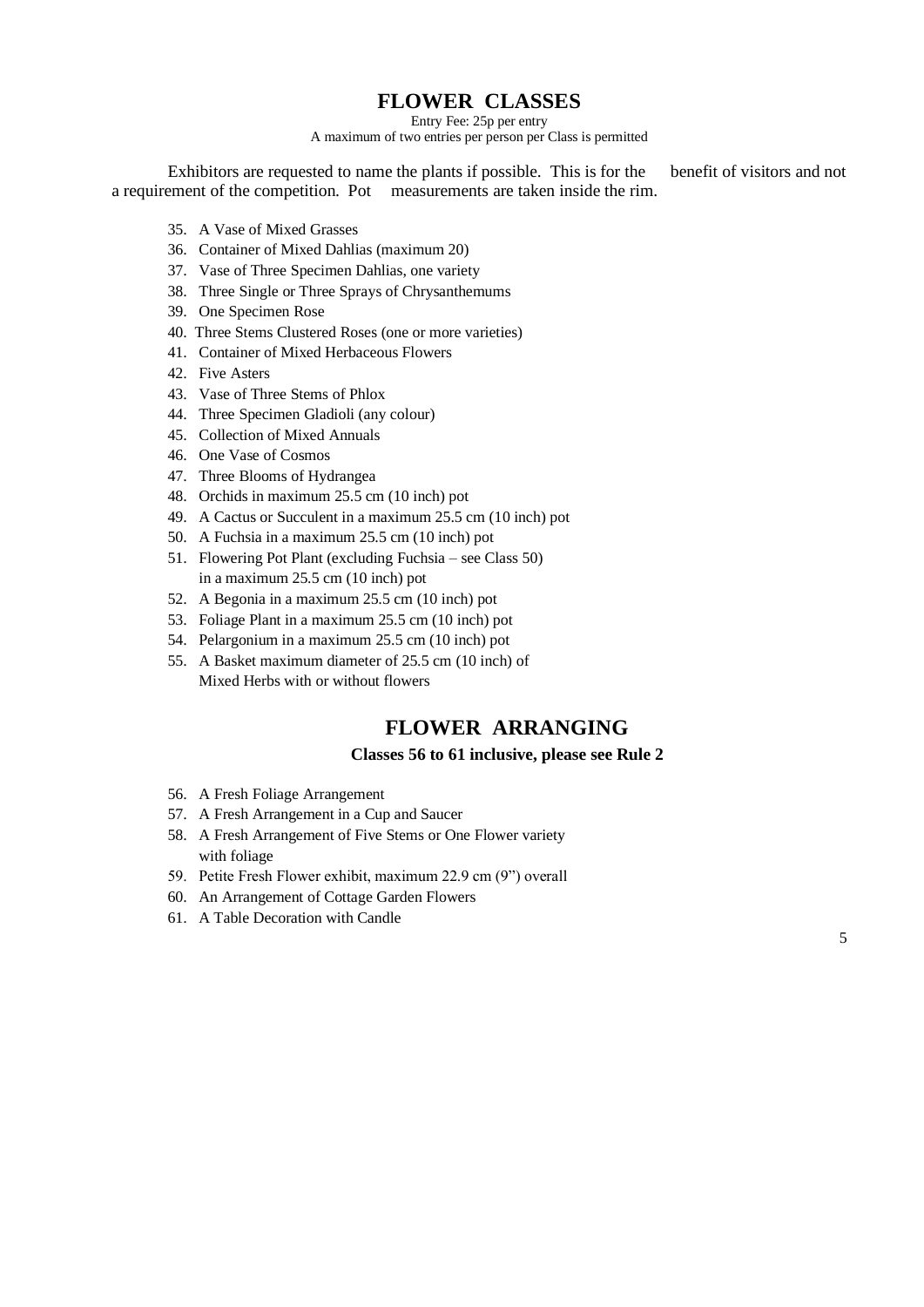### **PHOTOGRAPHIC CLASSES**

Entry Fee: 25p per entry

A maximum of two entries per person per Class is permitted

- 62. Photograph **Buildings of Character**, maximum size 6 x 4 inches (15.2 x 10.1 cm)
- 63. Photograph **Wildlife in a Garden**, maximum size 6 x 4 inches (15.2 x 10.1 cm)
- 64. Photograph **Celebration of Summer**, maximum size 6 x 4 inches (15.2 x 10.1 cm)
- 65. Photograph **Gates**, maximum size 6 x 4 inches (15.2 x 10.1 cm)

*Please put your entry number on the back of your photograph.*

# **PERPETUAL CHALLENGE TROPHIES**

will be presented at 4.30 pm

- 1. SOCIETY'S CUP for the highest number of points in the Vegetable Classes. National Vegetable Society SILVER MEDAL and CARD to the most meritorious exhibit in Vegetable Classes.
- 2. FESTIVAL CUP for the highest number of points in the Flower Classes.
- 3. WHITMORE CUP presented by the late G. M. J. Whitmore for the best Pot Plant.
- 4. THE BILL HUMPHRIES CUP for the best exhibit of Onions, Leeks or Shallots.
- 5. THE JOHN KING CUP for the best exhibit of Tomatoes (not Cherry Tomatoes).
- 6. THE D.T. BROWN CUP presented by Messrs D.T. Brown for the best exhibit of Cut Flowers in the Show.
- 7. THE HADLEY BOWL presented by the late L.C. Hadley for the best exhibit in the Photographic Classes.
- 8. MORRIS ROSE BOWL presented by the late C.A. Morris for the best entry in the Flower Arrangement Classes.
- 9. ARBON CENTENARY CUP presented by Dennis and Pat Arbon for the competitor scoring the highest number of points in the current Show who is not already a Cup winner.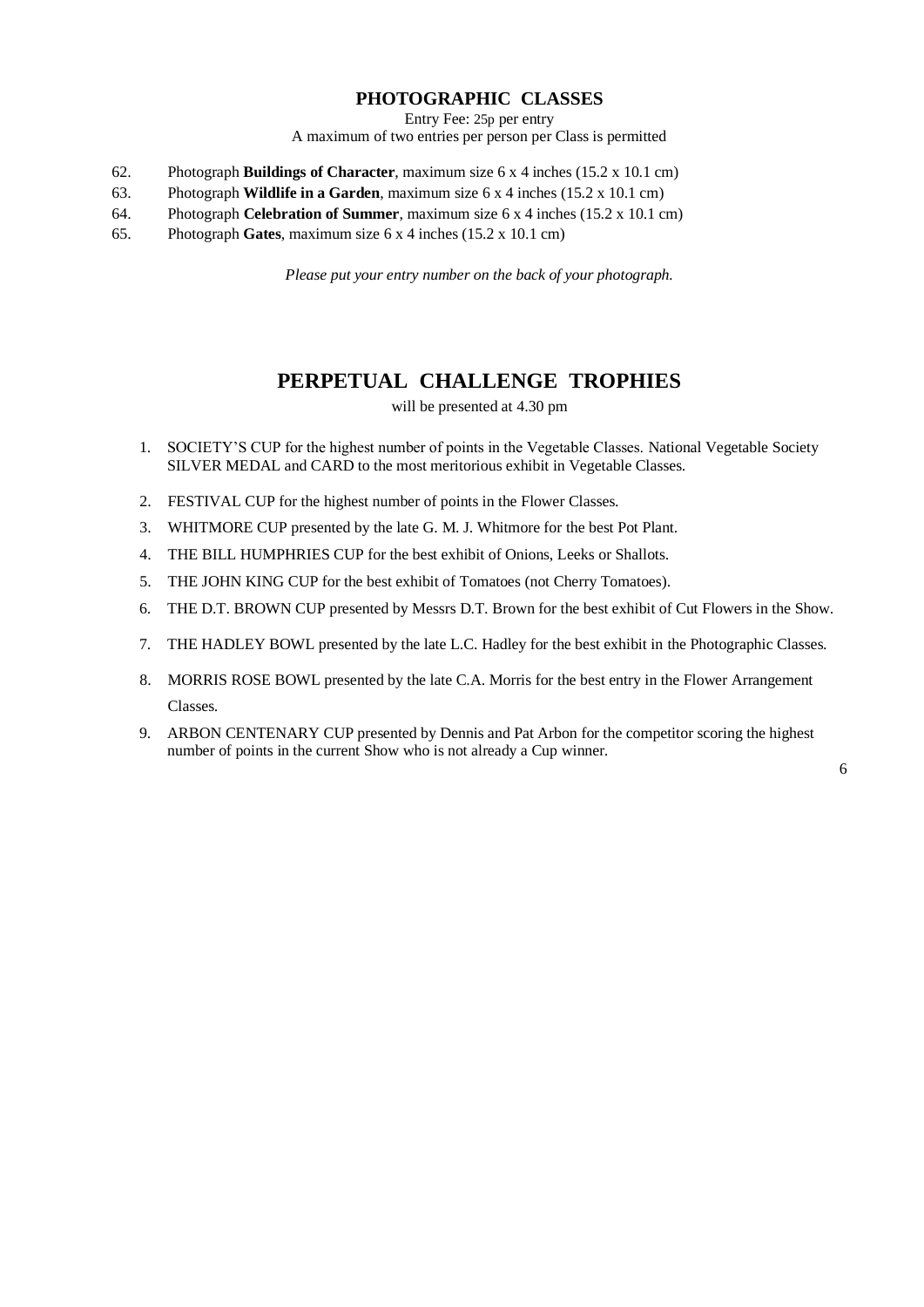# **ENTRY FORM**

Annual Garden Show Saturday 10 September 2022

This form must be filled in by the Exhibitor and **handed in** WITH THE CORRECT TOTAL FEE in a sealed envelope to:

#### **The Visitor Information Centre, Victoria Street, Bourton-on-the-Water GL54 2BU or delivered by hand in a seal envelope or sent by post to: Mike Marshall, 6 Folly Field, Bourton-on-the-Water GL54 2HH (**as per Rule 3) **not later than FRIDAY 2 SEPTEMBER 2022.**

(Entries will be accepted on plain paper.) State below the Class (numbers only) in which you intend to exhibit. Maximum of two entries per person per class.

Extra forms can be downloaded from our website www.gfgs.org.uk/clubs/bourtonvale

#### **All entries must be staged between 8.00 am and 10.00 am on the day of the Show.**

| <b>Class</b>                                                                                                    | Fee | <b>Class</b> | Fee | <b>Class</b> | Fee | <b>Class</b> | Fee | <b>Class</b> | Fee |
|-----------------------------------------------------------------------------------------------------------------|-----|--------------|-----|--------------|-----|--------------|-----|--------------|-----|
|                                                                                                                 |     |              |     |              |     |              |     |              |     |
|                                                                                                                 |     |              |     |              |     |              |     |              |     |
|                                                                                                                 |     |              |     |              |     |              |     |              |     |
|                                                                                                                 |     |              |     |              |     |              |     |              |     |
|                                                                                                                 |     |              |     |              |     |              |     |              |     |
|                                                                                                                 |     |              |     |              |     |              |     |              |     |
| Number of Adult Classes  @ 25p per entry<br><b>TOTAL</b><br>or Children's entry (Class 28 only) @ 10p per entry |     |              |     |              |     |              |     |              |     |

For general interest exhibitors are requested to name the varieties of their produce if possible. A FREE ADMISSION TICKET will be given to everyone with eight or more entries.

#### **EXHIBITS MUST NOT BE REMOVED BEFORE 5.00 pm**